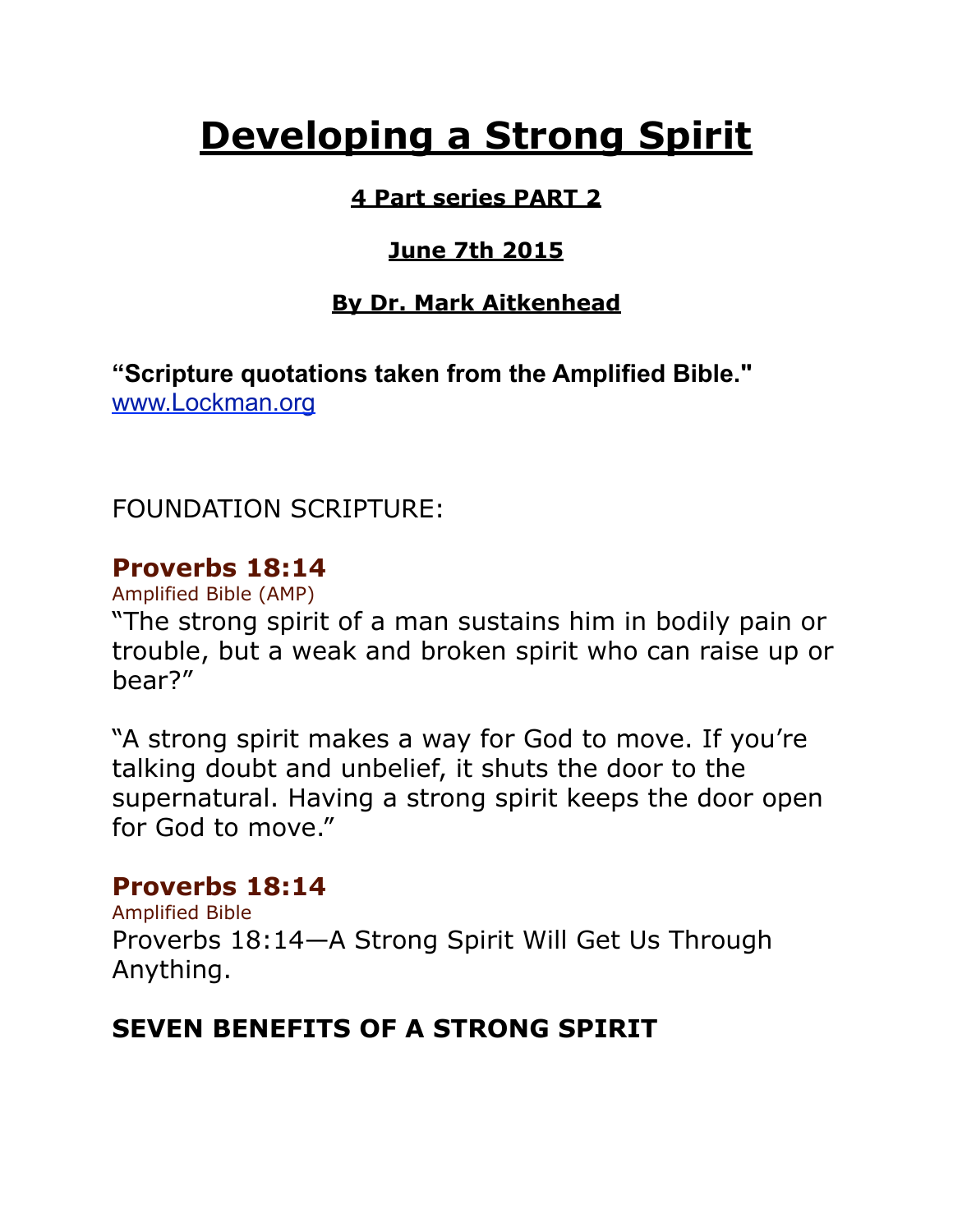"When you have a strong spirit you will rise up and declare your rights in Christ Jesus!"

"You have to have something to say, and what to say only comes from the Word."

"When the devil puts the squeeze on you, only the Word should come out."

# 1) **A Strong Spirit Will Get You Through Anything**

A strong spirit will cause us to overcome physical attacks, financial problems, relational/marital difficulties, job/ career/ministerial setbacks, emotional challenges everything the devil throws our way.

#### **Proverbs 24:14**

Amplified Bible Proverbs 24:10 (AMP): "If you faint in the day of adversity, your strength is small."a.Your spirit is weak.

#### **Proverbs 18:14**

New Living Translation "If you fail under pressure, your strength is too small."

If you stand firm and succeed under pressure, your spirit is strong.

# 2) **A Strong Spirit Will Help You Receive From God**

The stronger your faith, the more you can accomplish. "You can't catch much with a Snoopy fishing pole."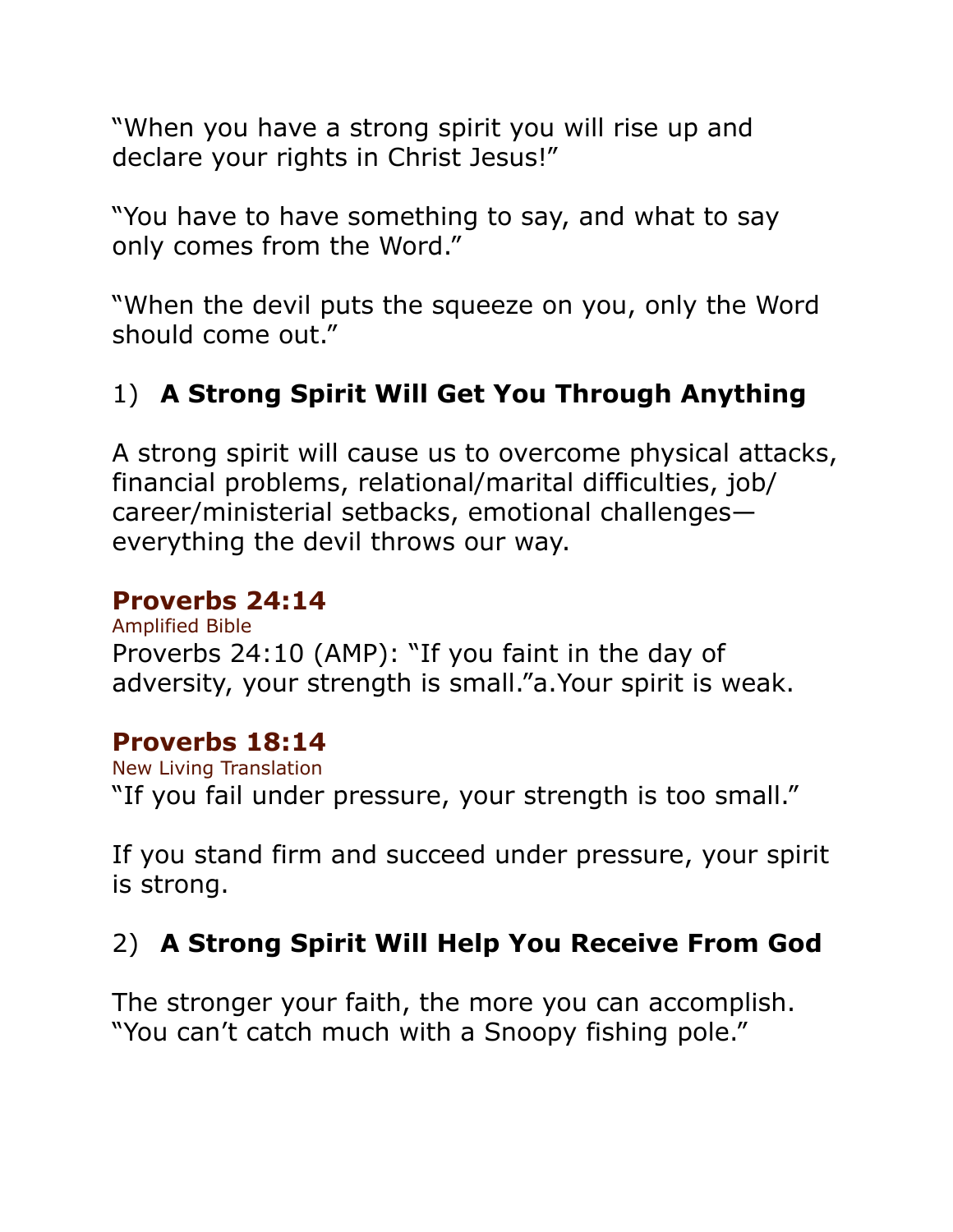The stronger the pole and line, the bigger the fish you will catch.

The stronger your spirit is, the easier it becomes to receive.

#### **Hebrews 6:12**

Amplified Bible Through faith and patience [endurance, constancy, standing your ground] we inherit the promises.

Reconsider your situation according to the Word.

## **3) A Strong Spirit Will Help You Hold on to What You Receive**

#### **Galatians 6:9**

Amplified Bible

And let us not lose heart *and* grow weary *and* faint in acting nobly *and* doing right, for in due time *and* at the appointed season we shall reap, if we do not loosen *and* relax our courage *and* faint.

#### **Hebrews 10:23**

#### Amplified Bible

So let us seize *and* hold fast *and* retain without wavering the hope we cherish *and* confess *and* our acknowledgement of it, for He Who promised is reliable (sure) *and* faithful to His word.

a. Hold fast  $(GK)$  = keep firm possession of b.AMP: "Let us seize and hold fast and retain without wavering…."

c.Hold fast. Don't be wimpy. Don't waver.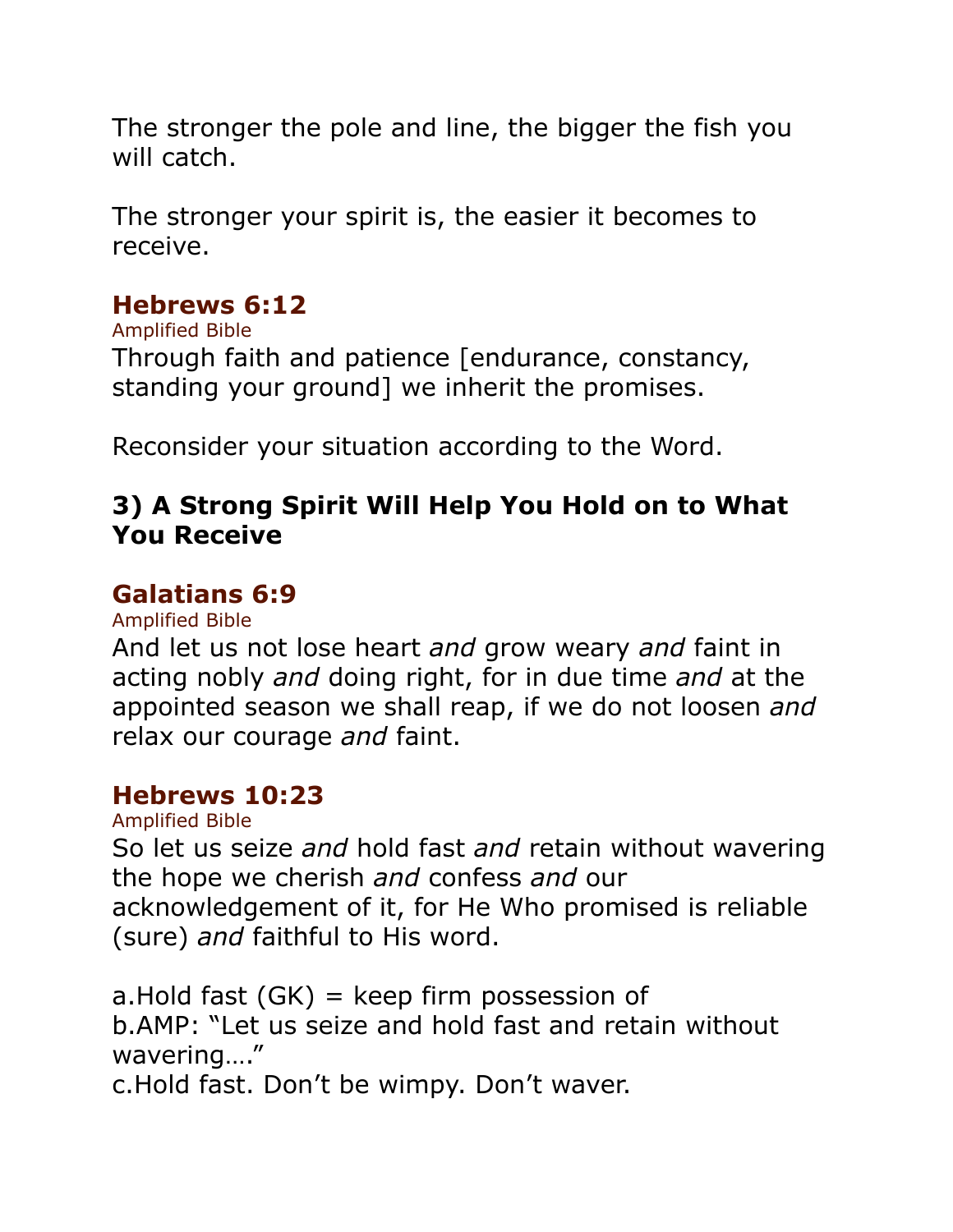There is a God-ward side and a man-ward side to this.

God's side is that He provides all we need. Man's side is that we have to use our faith and be doers of the Word.

#### **1 John 5:4**

#### Amplified Bible

For whatever is born of God is victorious over the world; and this is the victory that conquers the world, even our faith.

#### **4) A Strong Spirit Will Help You Resist the Devil and Temptation**

#### **Ezekiel 16:30**

Amplified Bible

How weak *and* spent with longing *and* lust is your heart *and* mind, says the Lord God, seeing you do all these things, the work of a bold, domineering harlot,

#### **Proverbs 16:32**

Amplified Bible He who is slow to anger is better than the mighty, he who rules his [own] spirit than he who takes a city.

## **Ephesians 6:10-11**

Amplified Bible

In conclusion, be strong in the Lord [be empowered through your union with Him]; draw your strength from Him [that strength which His boundless might provides]. 11. Put on God's whole armor [the armor of a heavyarmed soldier which God supplies], that you may be able